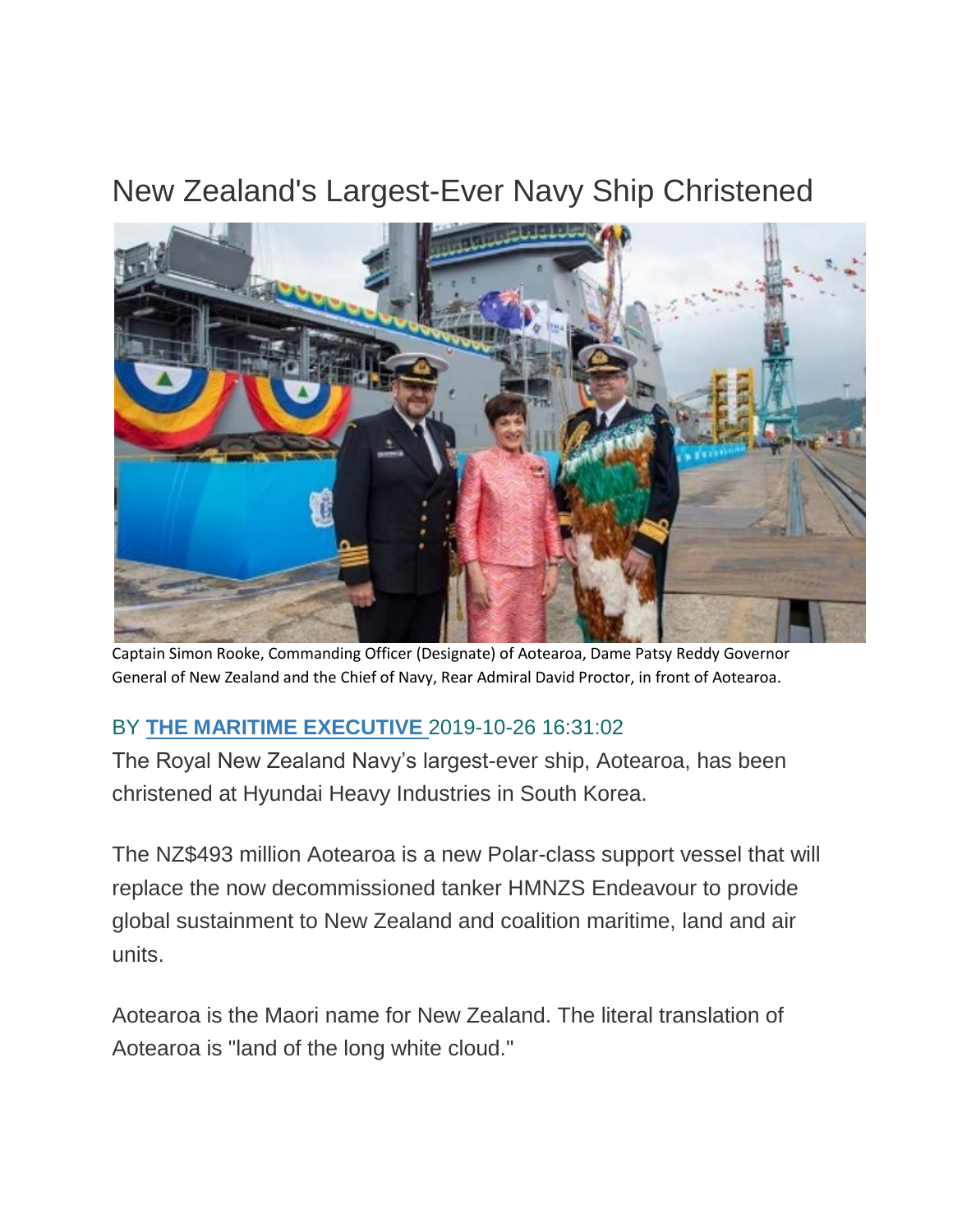Aotearoa will be able to carry 12 containers of supplies and have the ability to produce 100 tonnes of fresh water each day, making her invaluable when providing humanitarian aid and disaster relief.

She will carry 9,500 tonnes of fuel, enough to refuel a frigate like Te Mana or Te Kaha 13.87 times, and she'll be able to carry and operate a RNZAF NH90 helicopter. Aotearoa will have a core crew of 64 plus 11 flight crew. She will integrate the Rolls-Royce Environship concept design.

The Royal New Zealand Navy is expected to take delivery of the 26,000 tonne tanker Aotearoa in 2020.



## **Details**

The motto for the ship will be K?kiritia: Onward. K?kiritia means to thrust forward, champion a cause, advance, lead or advocate. Onward was the